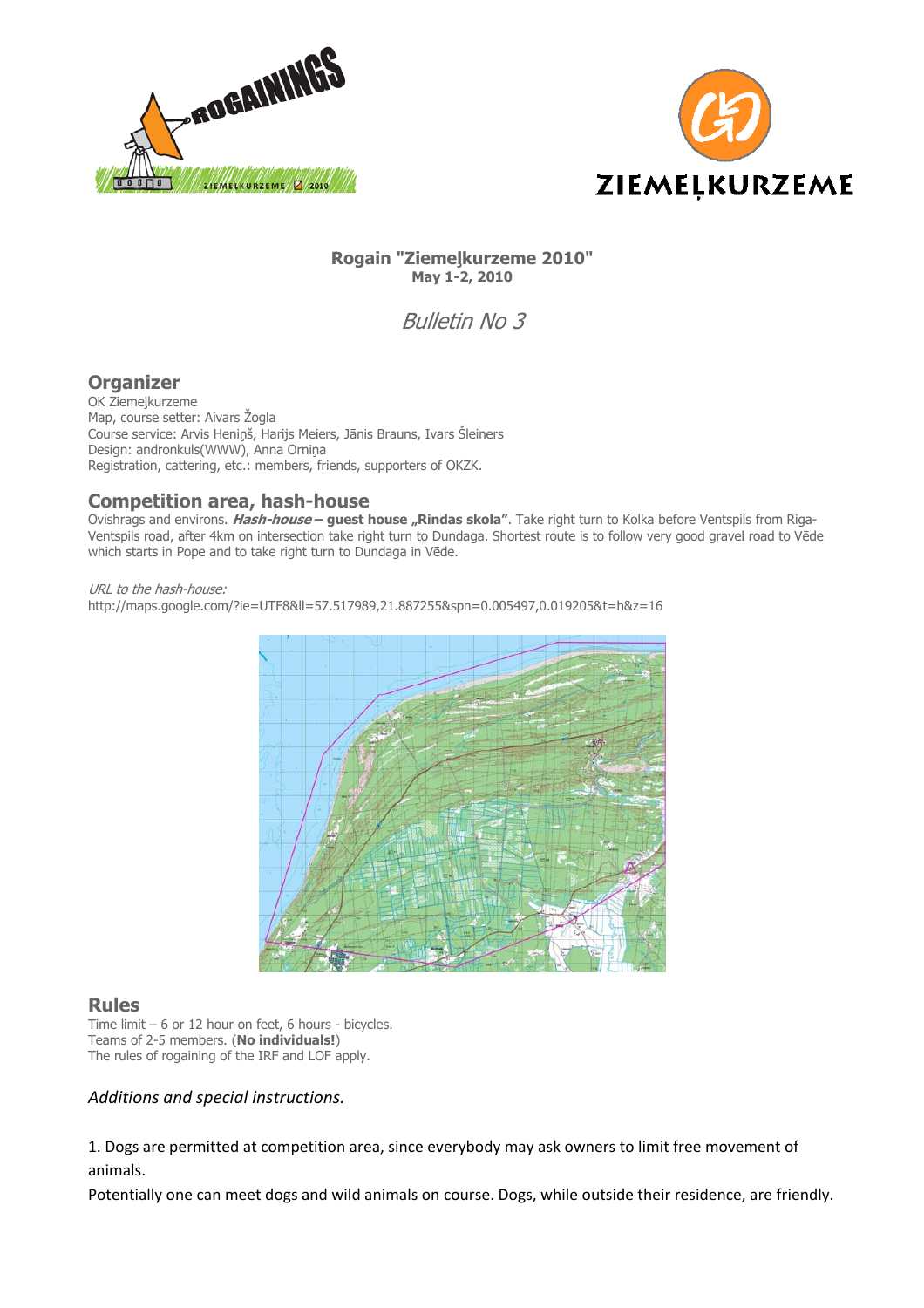2. It is prohibited to cross house yards, it's recommended to pass houses along sidetracks to let residents feel comfortable. It's prohibited to enter industrial areas (purple hatch). Other closed areas are residential areas, gardens, cemeteries are mapped dark green. Be careful near steep banks of rivers and sea.

3. Only compass and competition map may be used for navigation. Any other means may be used for purposes not related to navigation.

4. Planning may be done by any means.

5. Number bibs will be used. They may be attached to clothes or equipment. Participants have to prepare safety pins for this purpose. Number bib is an A5 size sheet which reads the team name and number, competitor name and number in team, number of SI-Card.



Example. Team Lenie zibeņi, team number 1701, competitor - Rets Makvins, number in team  $-1$ , number of SI-Card 398721. Check correctness of the data on your number bib at registration. Number will be used as souvenir lottery ticket .

6. Equipment or clothes must be equipped with reflecting elements. All competitors are self-responsible to follow the traffic rules.

7. There are a lot of old ruins of military buildings where remnants of barbed wire could be found. Be very careful at such places.

8. Team must carry a mobile phone with charged battery.

## **Competition classes**

MO, WO, XO – men, women, mixed open from 18 years of age. 15-17 years old competitors may join the team which has at least one member who is 21 years old or elder.

MV, WV, XV – men, women, mixed senior from 40 years of age.

MSV, WSV, XSV – men, women, mixed super-senior from 55 years of age.

Family – at least 2 generations from one family, at least one member is 14 years old or younger, only 6 hour rogain.

*Competitors are self-responsible for state of health and health insurance. Course may be run over route which is not dangerous for health and life. Any risks, taken by participants, is up to their own responsibility.* 

## **Timetable**

**May 1**  from 16:00 arriving, registration, team data checking from 17:00 giving out of maps for 6 hours competition **18:00 6 hours competition start**  from 20:00 giving out of maps for 12 hours competition **21:00 12 hours competition start 24:00 6 hours finish May 2**  24:30 6 hours competition ends, prize-giving, souvenir lottery (only for present participants) **[full Moon is on April 28, but it is set at night-time...]** 1:00 6 hours prize giving **9:00 12 hours finish**  9:30 12 hours competition ends 10:00 12 hours prize giving, prize-giving, souvenirs lottery (only for present participants)

# **Competition area**

The shore of Baltic sea with specific relief – kangari (long rises) and vigas (long depressions). Vigas mostly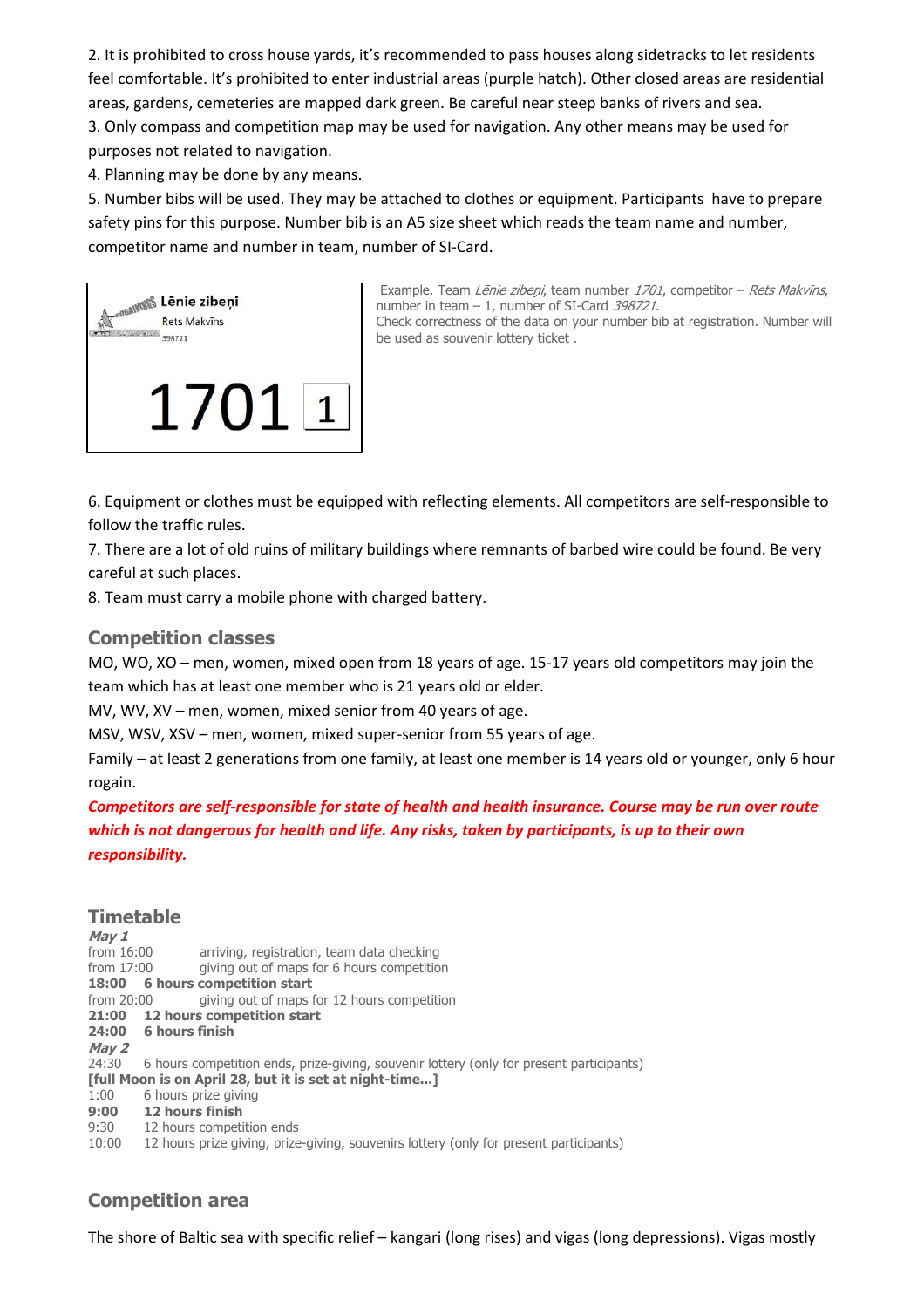are bogged up, often impassable. Road network is well developed. Heights between 0 and 30 meters over sea level. There are about 10% open areas – meadows, sandy grounds. Lots of clearings. Terrain is little inhabited, mostly summer houses. There are a lot of soviet military remnants. Other interesting objects – Baltic's seashore, Ovishi lighthouse, Irbene radars, Angerminde (Zigati) castle hill, Rinda, Irbe and Luzhna rivers, Dizhgravis water channel, old Ventspils-Kolka railroad embankment. Route may be planned to visit these objects.

# **Course, controls and punching**

There will be 50 controls on the course – usual orienteering red-white flags with reflectors. Punching – Sportident. Controls have point values from 3 to 7. Point value of the control is first digit of control number. For example, control with number 33 gives 3 points, control with number 63 gives 6 points. Total of all controls is 250 points.

Air distance between all controls is about 85km.

*One SI-Card will be attached to the wrist of each competitor. Only team member with team number, which corresponds to directions given on control station, punches at this control.* 

Example (non-exist).

Control 47 if team of **2** members, punches member with competitor number in team **1**; if team of **3** members, punches member with competitor number in team **2**; if team of **4** members, punches member with competitor number in team **2**; if team of **5** members, punches member with competitor number in team **5**; Other team members do not punch at this control.



# *There will be no points given for punching of other team members. Team will get points only from SI-Card with unbroken wrist attachment.*

## **Map**

Scale 1:35000, H = 5m, S  $\sim$  160 km<sup>2</sup>.

Simplified symbols of orienteering maps will be used. White – forest; dark yellow – fields, open areas; light yellow – felled areas, young forest, scattered trees, bushes, half-open areas; road symbols on the map will be given according passability. Magnetic north lines are printed with interval of 1 km.

Full map sheet size – A2, printed, soft-laminated, waterproof, nevertheless some extra water protection may be advisable.

Control descriptions – text on separate A4 paper. Team will get also one A4 sheet where details of 10 controls will be given as circle with radius of 250m around control in scale 1:10000. These handouts are not waterproof.

Rogain map is based on 1:10000 topography, orthophotos, area investigation, other sources.

## *Map samples*

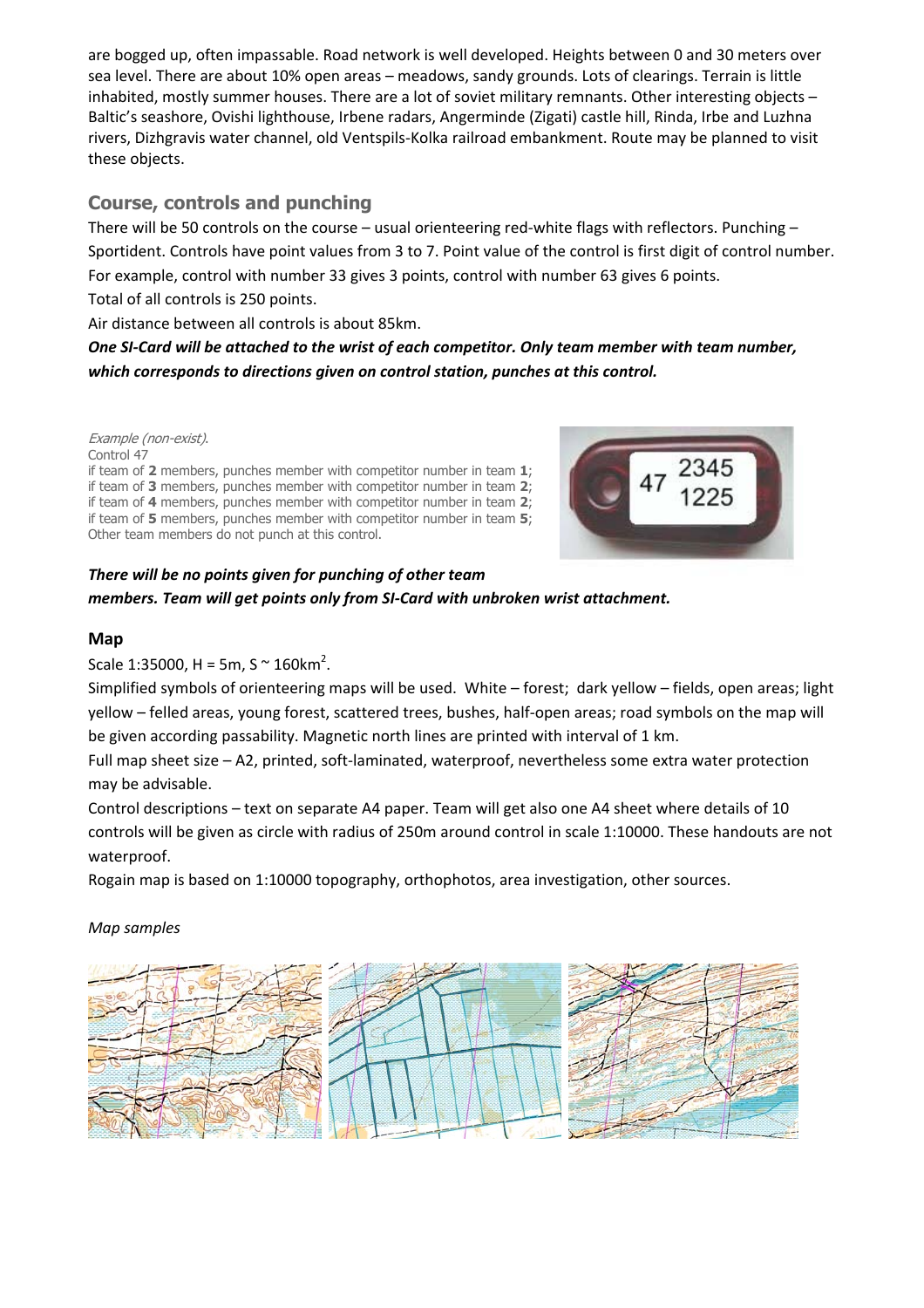#### Roads



 $1 - 4$  roads, rideable.

5 – roads, which are result of forestry trailing, with deep wheel trenches at places. Not all trailing roads are mapped.

- 6 rides, moving along them varies from impassable to rideable.
- 7 old roads, extremely variable, may disappear, covered with fallen trees, while rideable at places.

#### Water and forest

There are a lot of watercourses, some are easy crossable, some – uncrossable, which are shown with black bank line. There are wide rivers – Rinda, Irbe, Luzhna. Crossing points are shown on map. Some small watercourses may be not shown on map. Forests are from easy runnable to overgrown with undergrowth, crossed by fallen trees and bogged up. Some fresh clearings may be not shown on map.

Dashed blue lines stands for very wet, bogged up terrain, blue lines – wet, almost uncrossable marsh with fallen trees at places, bold blue lines – uncrossable, overflown marsh, where underwater watercourses may be hidden, depth are close to navigable. **There have to be very serious reasons and self-confidence to plan**  route in "blue" part of the map.

### **Penalties**

Each full minute over time limit gives 2 penalty points, which will be subtracted from collected points of the team. If team finishes 30 minutes and more over time limit, team's final result for competition will be 0 points.

### **Water points and catering**

There will be some non-serviceable water points with fresh water tanks. Placement of these points will be shown on map and described in control description paper. These water points will better serve for 12 hours competition. Water from natural sources is not recommendable.

Catering is served after finish. It will be available from 22:00.

Menu offers soup, pasta with meat sauce, fresh vegetable salad, banana, apple, bun, juice drink.

Catering, parking, tenting is included in entry fee. Also there will be toilet cabins, trash bins installed.

**Any trash MUST BE carried along course and disposed properly at finish area.** There will be sauna, showers available after finish - be friendly, because these facilities are limited. It's also possible to wash up in Rinda river which flows nearby hash-house area.

### **Entries**

Entries are accepted only online, while filling entry form on OK Ziemeļkurzeme homepage http://www.okzk.lv

Entries receive status: registered (immediately after submitting of entry, do not make payment yet), approved (team may make payment), competitor (payment received or entry fee will be paid at registration, which must be specified in entry form).

### **Entries will be registered from February 1, 2009 until April 20, 2009**

*Organizers can supply SI-Cards for 100 competitors. It is desirable to use your own SI-Cards. Any kind of SI-Cards may be used.* 

**Entries for double fee may be accepted from 21.04. until 29.04. with own SI cards, if organizers could provide everything what will be provided for other competitors. (rogain@okzk.lv) Replacement of team members is allowed. (rogain@okzk.lv)**